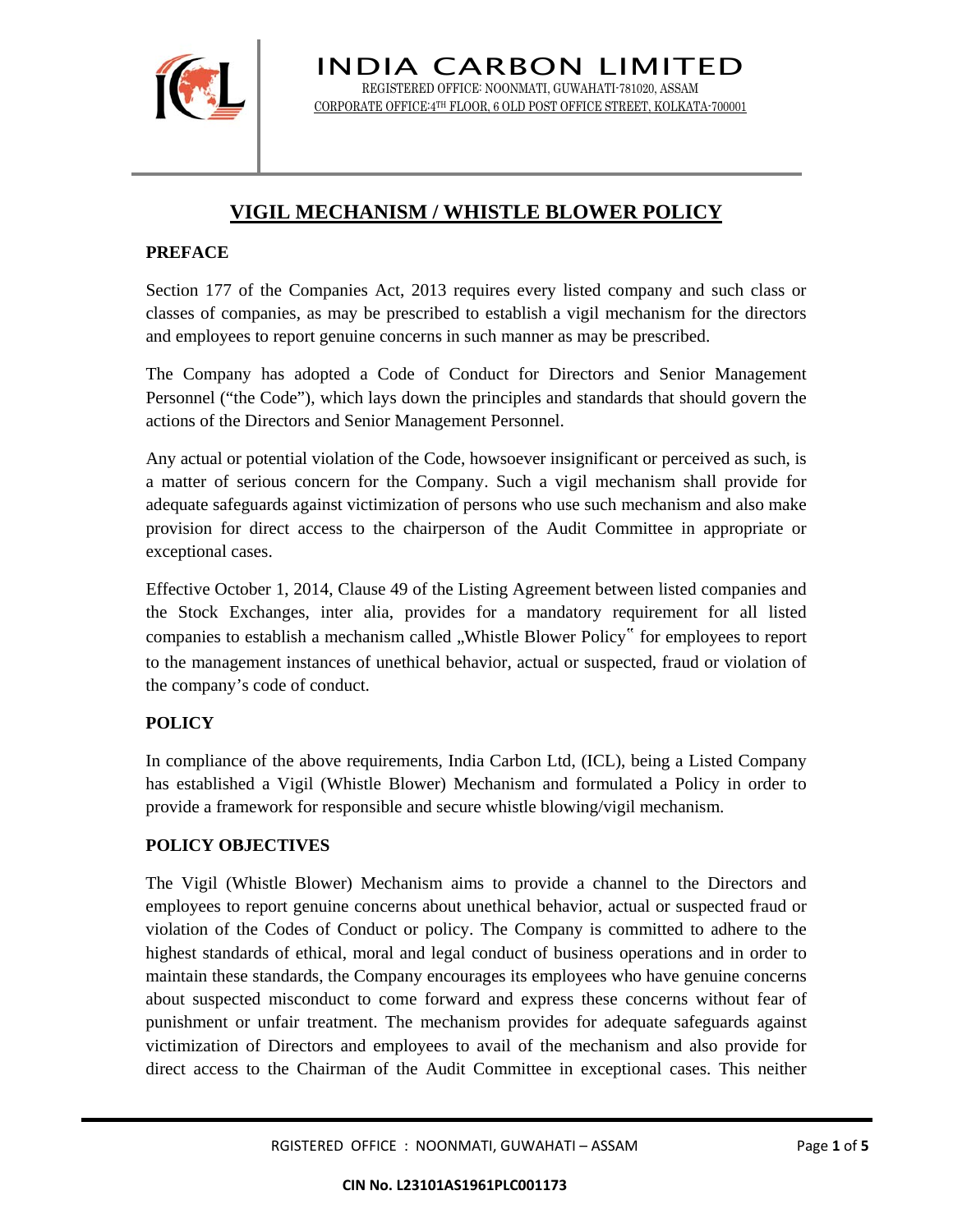

releases employees from their duty of confidentiality in the course of their work nor can it be used as a route for raising malicious or unfounded allegations about a personal situation.

### **DEFINITIONS**

**"Protected Disclosure"** means a written communication of a concern made in good faith, which discloses or demonstrates information that may evidence an unethical or improper activity under the title "SCOPE OF THE POLICY" with respect to the Company. It should be factual and not speculative and should contain as much specific information as possible to allow for proper assessment of the nature and extent of the concern.

**"Subject"** means a person or group of persons against or in relation to whom a Protected Disclosure is made or evidence gathered during the course of an investigation.

**"Vigilance Officer/Vigilance Committee or Committee"** is a person or Committee of persons, nominated/appointed to receive protected disclosures from whistle blowers, maintaining records thereof, placing the same before the Audit Committee for its disposal and informing the Whistle Blower the result thereof.

**"Whistle Blower"** is a Director or employee who makes a Protected Disclosure under this Policy and also referred in this policy as complainant.

#### **SCOPE**

The Policy is an extension of the Code of Conduct for Directors & Senior Management Personnel and covers disclosure of any unethical and improper or malpractices and events which have taken place/ suspected to take place involving:

- 1. Breach of the Company's Code of Conduct
- 2. Breach of Business Integrity and Ethics
- 3. Breach of terms and conditions of employment and rules thereof
- 4. Intentional Financial irregularities, including fraud, or suspected fraud
- 5. Deliberate violation of laws/regulations

6. Gross or Willful Negligence causing substantial and specific danger to health, safety and environment

- 7. Manipulation of company data/records
- 8. Pilferation of confidential/propriety information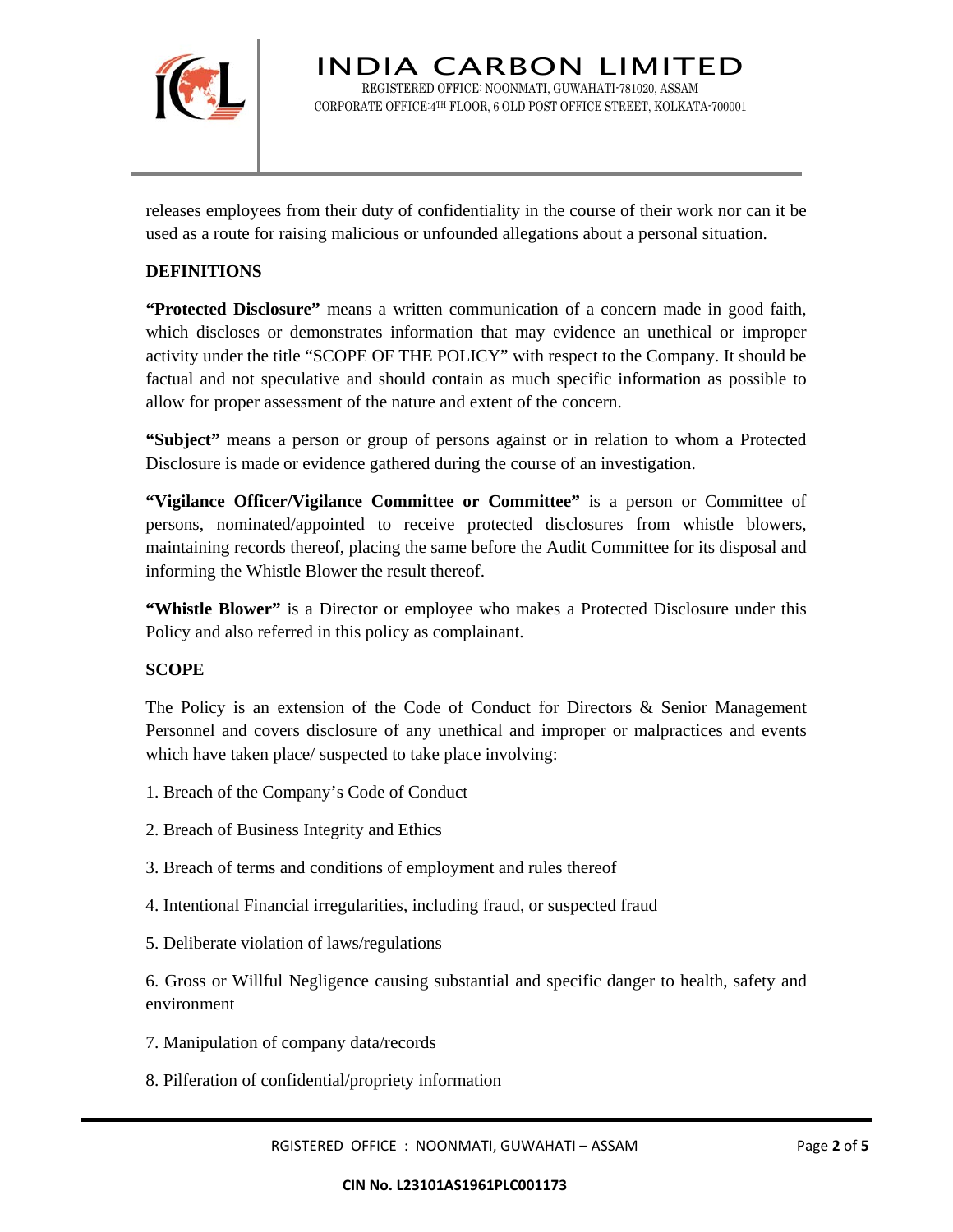

9. Gross Wastage/misappropriation of Company funds/assets

# **ELIGIBILITY**

All Directors and Employees of the Company are eligible to make Protected Disclosures under the Policy in relation to matters concerning the Company.

#### **PROCEDURE**

All Protected Disclosures should be reported in writing by the complainant as soon as possible, not later than 30 days after the Whistle Blower becomes aware of the same and should either be typed or written in a legible handwriting in English. The Protected Disclosure should be submitted under a covering letter signed by the complainant in a closed and secured envelope and should be super scribed as "Protected disclosure under the Whistle Blower policy" or sent through email with the subject "Protected disclosure under the Whistle Blower policy". If the complaint is not super scribed and closed as mentioned above, the protected disclosure will be dealt with as if a normal disclosure. All Protected Disclosures should be addressed to the Vigilance Officer of the Company or to the Chairman of the Audit Committee in exceptional cases.

The contact details of the Vigilance Officer are as under:-

 Name and Address – Contact details: **Mr. Rakesh Himatsingka**  India Carbon Limited "Temple Chamber", 4<sup>th</sup> Floor, 6 Old Post Office Street, Kolkata: 700 001 Email - rh@indiacarbonltd.com Phone – 033-22487856/9

In order to protect the identity of the complainant, the Vigilance Officer will not issue any acknowledgement to the complainants and they are not advised neither to write their name / address on the envelope nor enter into any further correspondence with the Vigilance Officer.

Anonymous / Pseudonymous disclosure shall not be entertained by the Vigilance Officer. On receipt of the protected disclosure the Vigilance Officer shall detach the covering letter bearing the identity of the Whistle Blower and process only the Protected Disclosure.

# **INVESTIGATION**

All Protected Disclosures under this policy will be recorded and thoroughly investigated. The Vigilance Officer will carry out an investigation either himself/herself or by involving any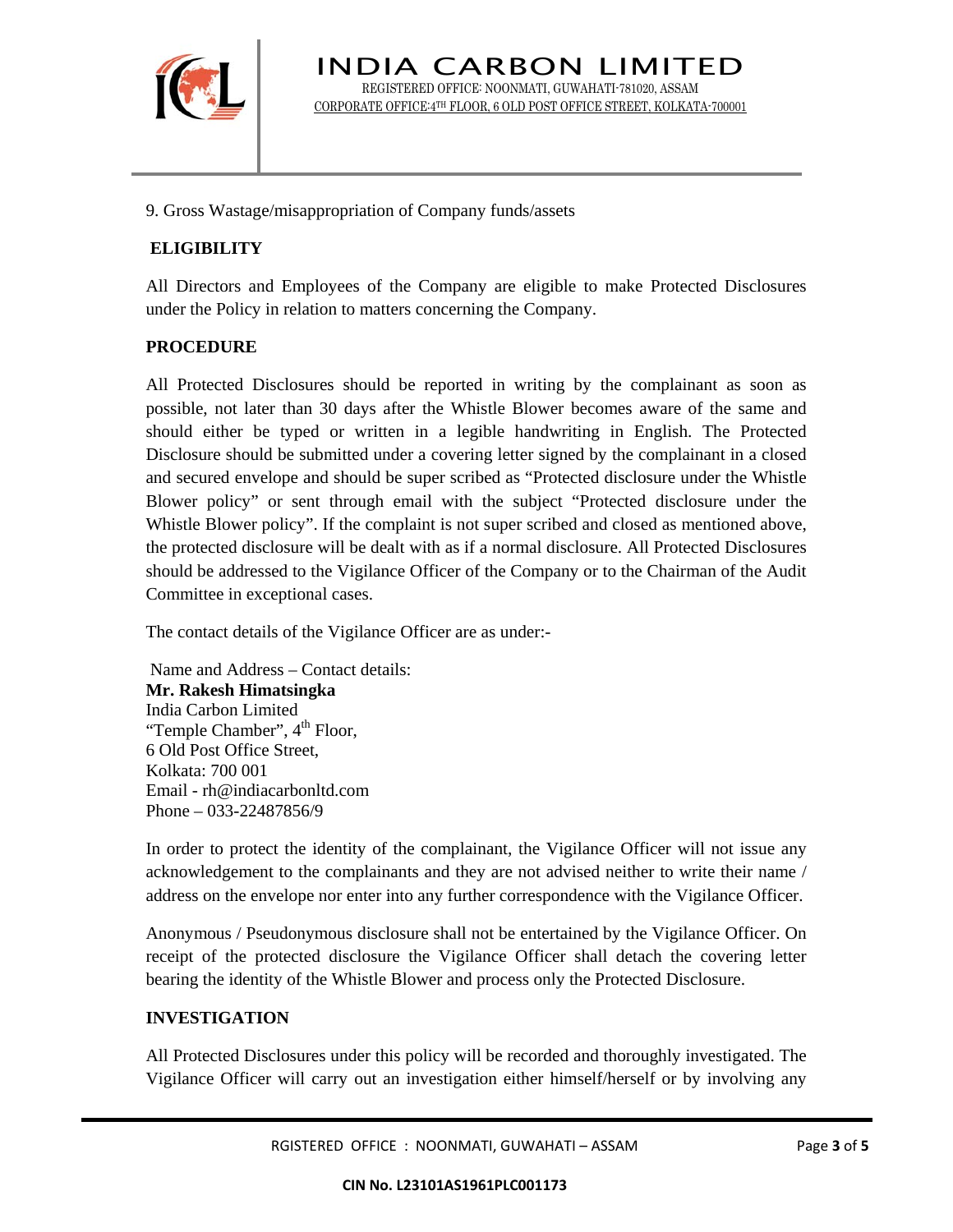

INDIA CARBON LIMITED REGISTERED OFFICE: NOONMATI, GUWAHATI-781020, ASSAM CORPORATE OFFICE:4TH FLOOR, 6 OLD POST OFFICE STREET, KOLKATA-700001

other Officer of the Company/ Committee constituted for the same /an outside agency before referring the matter to the Audit Committee of the Company. The Audit Committee, if deems fit, may call for further information or particulars from the complainant and at its discretion, consider involving any other/additional Officer of the Company and/or Committee and/ or an outside agency for the purpose of investigation. The investigation by itself would not tantamount to an accusation and is to be treated as a neutral fact finding process. The investigation shall be completed normally within 90 days of the receipt of the protected disclosure and is extendable by such period as the Audit Committee deems fit. Any member of the Audit Committee or other officer having any conflict of interest with the matter shall disclose his/her concern /interest forthwith and shall not deal with the matter.

# **DECISION AND REPORTING**

If an investigation leads to a conclusion that an improper or unethical act has been committed, the Chairman of the Audit Committee shall recommend to the Board of Directors of the Company to take such disciplinary or corrective action as it may deem fit. Any disciplinary or corrective action initiated against the Subject as a result of the findings of an investigation pursuant to this Policy shall adhere to the applicable personnel or staff conduct and disciplinary procedures. A quarterly report with number of complaints received under the Policy and their outcome shall be placed before the Audit Committee and the Board. A complainant who makes false allegations of unethical & improper practices or about alleged wrongful conduct of the Subject to the Vigilance Officer or the Audit Committee shall be subject to appropriate disciplinary action in accordance with the rules, procedures and policies of the Company.

# **CONFIDENTIALITY**

The complainant, Vigilance Officer, Members of Audit Committee, the Subject and everybody involved in the process shall, maintain confidentiality of all matters under this Policy, discuss only to the extent or with those persons as required under this policy for completing the process of investigations and keep the papers in safe custody.

#### **PROTECTION**

No unfair treatment will be meted out to a Whistle Blower by virtue of his/ her having reported a Protected Disclosure under this policy. Adequate safeguards against victimization of complainants shall be provided. The Company will take steps to minimize difficulties, which the Whistle Blower may experience as a result of making the Protected Disclosure.